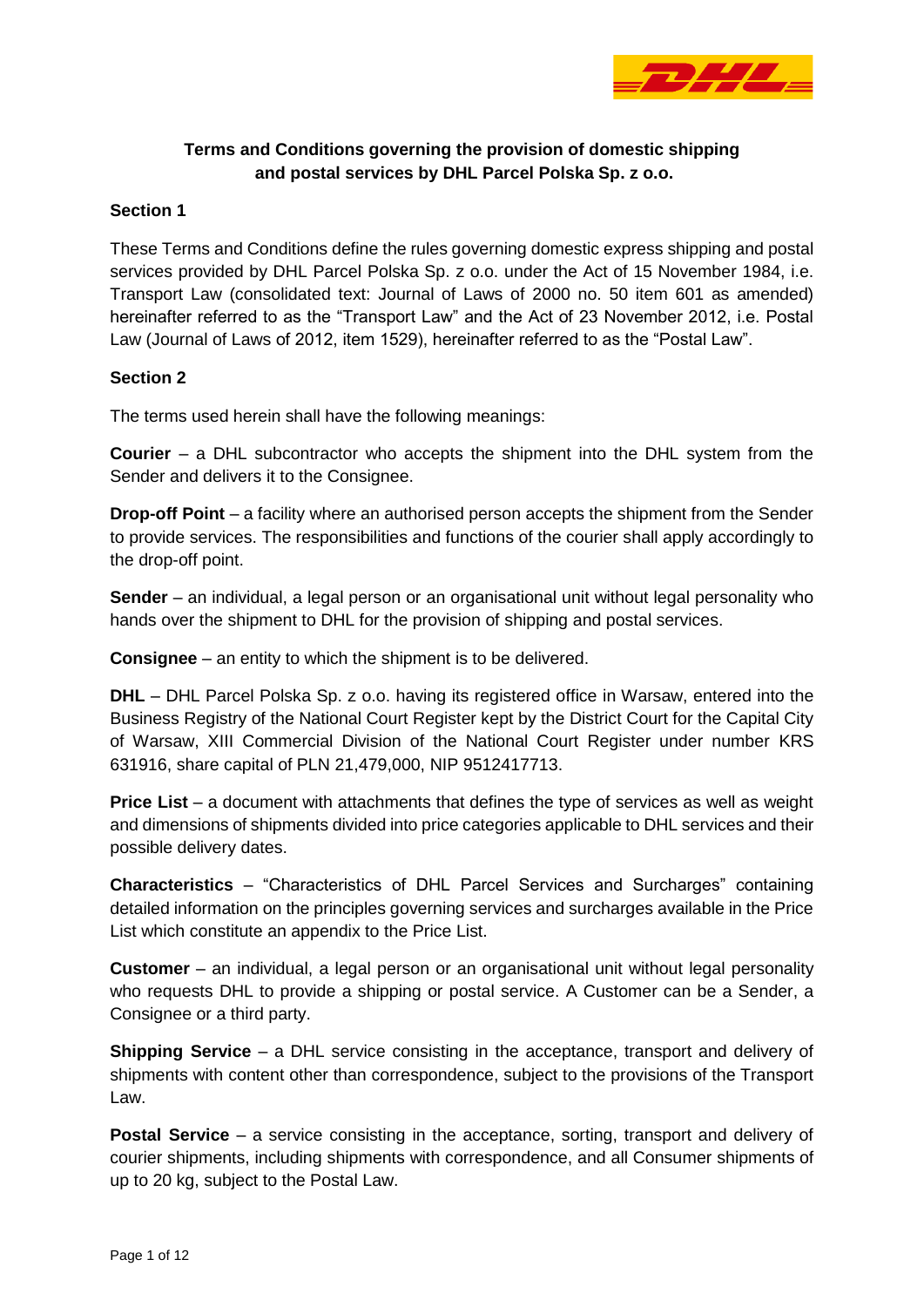**Consumer** – an individual who concludes a contract for a Shipping or Postal Service with DHL for a purpose that is not directly connected with their business or professional activity.

**Entrepreneur referred to in Article 385(5) of the Polish Civil Code** – a natural person conducting business activity on their own behalf, provided that the agreement on the provision of shipping or postal services is directly connected with their business activity, and it can be implied from the agreement that it is not of professional nature for that person, as denoted especially in relation to the scope of their business activity disclosed under the provisions on the Central Registration and Information on Business.

# **Section 3**

- 1. DHL's scope of business includes the pick-up, transport and delivery of shipments with a value of up to PLN 100,000 in Poland.
- 2. Services concerning shipments worth over PLN 100,000 may be provided upon the conclusion of a separate contract with DHL.
- 3. The range of Postal Services comprises only the acceptance, sorting, transport and delivery of courier shipments within the meaning of the Postal Law, excluding courier shipments with a declared value within the meaning of the Postal Law. DHL does not provide Postal Services for shipments other than courier shipments.

## **Section 4**

- 1. Prices for services are defined in the Price List as applicable on the date of dispatch.
- 2. DHL reserves the right to amend the Price List and/or the Characteristics at any time.
- 3. The current Price List and/or Characteristics are available to each customer at all Drop-off Points, on DHL's website [http://www.dhlparcel.com.pl](http://www.dhlparcel.com.pl/) and can be requested from every Courier.

#### **Section 5**

- 1. A shipment may be accepted for transport as follows: at a Drop-off Point (the Sender delivers the shipment in person); at the Sender's location (the shipment is picked up by a Courier) based on a prior request. Where the Sender and the Customer are not the same person, the Sender shall be deemed to be acting on behalf of the Customer.
- 2. DHL provides its services based on a contract of shipment or a contract for the provision of postal services. If it does not follow from the service order, consignment note, Price List or Characteristics that a contract for the provision of postal services has been concluded, it shall mean that a contract of shipment has been concluded.
- 3. The rules for the provision of Return of Confirmed Documents (ROD) are set out in the ROD Terms and Conditions which constitute an integral part hereof.

- 1. The Sender is responsible for the quality of packaging that must be appropriate to the content of the shipment.
- 2. The Sender is obliged to pack the shipment properly and leave it with the Courier in a condition that enables its proper transport and ensures that it will not damage other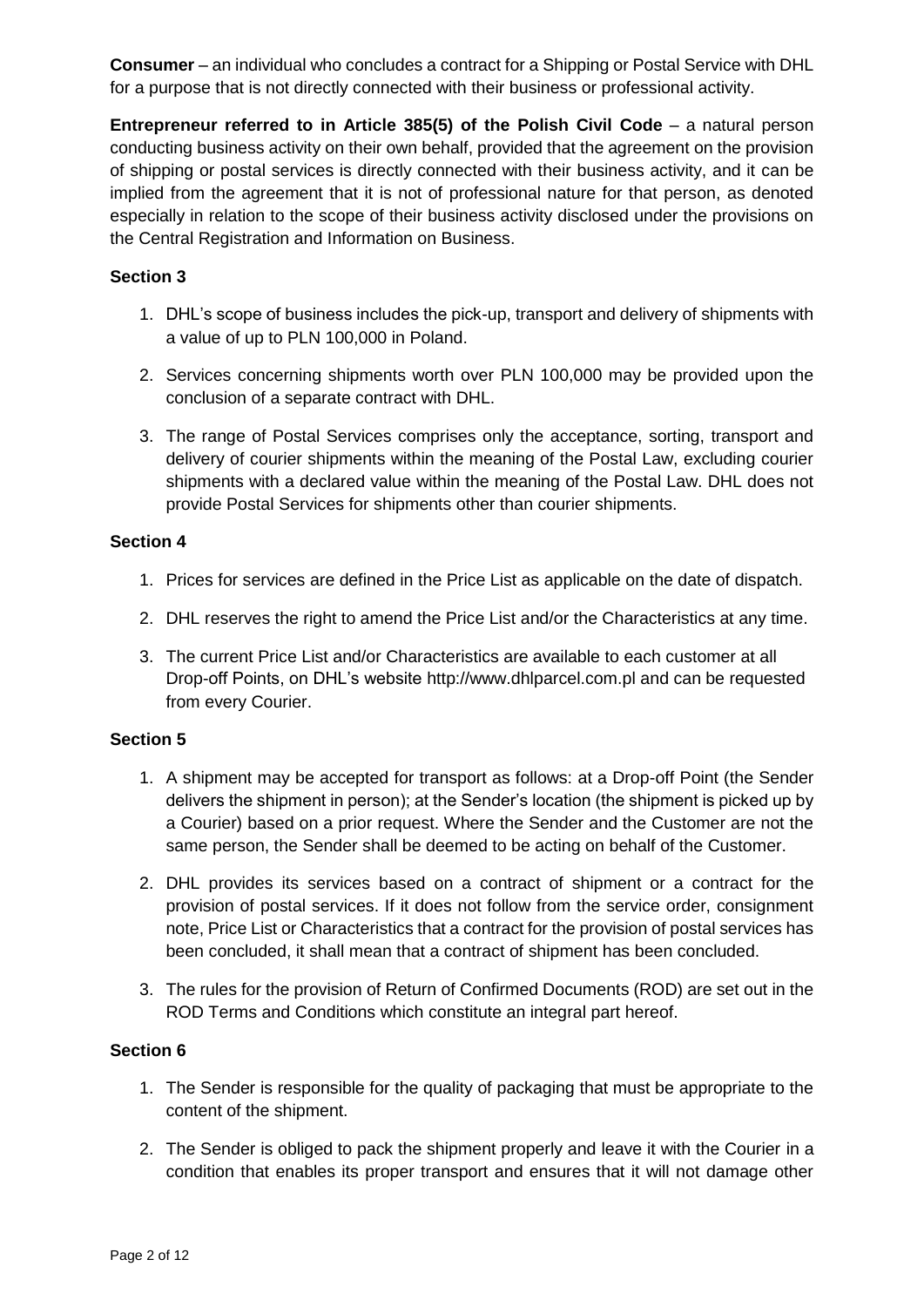shipments during transport and that it will be delivered without defect or damage. In particular, the packaging should be properly sealed, preventing unauthorised access to the shipment, be adequately resistant relative to the weight and content of the shipment; be internally secured to prevent the contents from moving; have markings indicating the special nature of the shipment such as "FRAGILE! NST" and "UP" (the shipment can be marked by the Courier or at a Drop-Off Point).

- 3. DHL may refuse to accept goods whose condition is defective or whose packaging is insufficient or which do not have the required packaging or the packaging or a visible part of the shipment contains inscriptions, images, drawings or other graphic signs that violate the law as well as in other cases specified by applicable law. DHL shall not be liable for damage resulting from missing, insufficient or defective packaging.
- 4. If the Sender uses DHL-owned pallets for groupage shipments whose return has been refused by the Consignee, the costs thereof shall be charged to the Sender.
- 5. DHL may refuse to enter into or withdraw from a contract for the provision of Postal Services in particular in the following cases:
	- 1) the requirements for the provision of postal services specified in applicable laws or these Terms and Conditions are not met by the Sender;
	- 2) the content or packaging of the shipment puts third parties or DHL at risk;
	- 3) the packaging or a visible part of the shipment contains inscriptions, images, drawings or other graphic signs that violate the law;
	- 4) the acceptance or transport of the shipment is prohibited by law.
- 6. Moreover, DHL can
	- 1) refuse to conclude the contract for the provision of Postal Services if the shipment does not meet the conditions required by DHL for contract conclusion;
	- 2) withdraw from the contract for the provision of Postal Services if the shipment fails to meet the conditions defined in the contract.
- 7. In addition to the other requirements set out in these Terms and Conditions or the generally applicable law, the Sender is obliged to
	- 1) comply with all applicable regulations of government bodies and international organisations in the field of imports, transit, exports, customs, exports controls and sanctions ("Exports Control Laws") and not to order DHL services that will directly or indirectly result in a violation of the applicable Exports Control Laws,
	- 2) classify the goods for import, not to provide DHL with any Controlled Goods, and to notify DHL promptly in writing if the Sender becomes aware or has reasons to believe that a Shipment contains Controlled Goods;
	- 3) make sure that delivery to the destination and any known end-user or end-use case do not violate the applicable Exports Control Laws, and to make sure that neither the Sender nor an affiliate, nor the Consignee or any third party involved by the Sender, directly or indirectly, on the basis of a contract, are Excluded Parties.
- 8. DHL Parcel may refuse to accept dangerous goods for transport from Customers with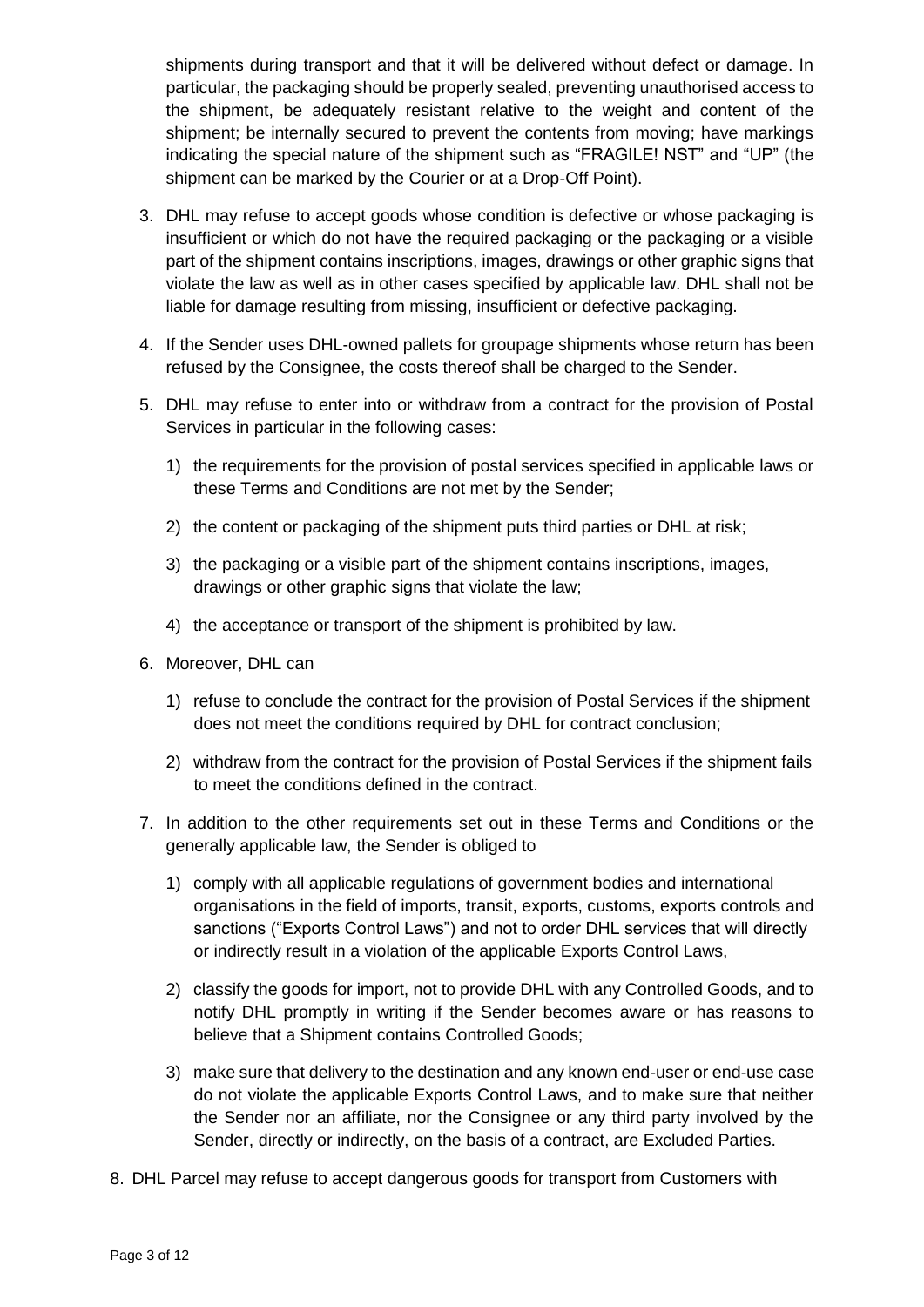whom it does not have an individual dangerous goods transport contract.

# **Section 7**

- 1. The Sender is obliged to include their address and the address of the Consignee on the packaging, said addresses having to be the same as the information provided in the consignment note. If not possible, the shipment should have other identifiers (e.g. company tapes).
- 2. Details of the Consignee/Sender should include their first and last name/name, street, house and unit number (if any), postal address code, city; additionally, a contact telephone number is recommended for DHL to be able to provide the service properly. If direct delivery to a DHL ServicePoint is chosen, the Sender is obliged to provide at least the address details of the DHL ServicePoint and the telephone number or e-mail address of the Consignee.
- 3. If the Customer or the Sender provides DHL with a telephone number and/or email address of the Consignee, the Consignee shall be entitled to request, via the "*Redirect Parcel*" service which is available at [www.przekieruj.dhlparcel.pl](http://www.przekieruj.dhlparcel.pl/) under "*Redirect Parcel Terms and Conditions,*" a change to the terms of the contract by requesting delivery of the shipment at a DHL ServicePoint, DHL Locker or DHL representative office or request a different delivery address or a different delivery date, or order a Delivery to a Neighbour or change its content. The Consignee may also make a declaration of refusal to accept the shipment under the same procedure. No copy of the consignment note will be required from the Consignee for the contract to be amended as stated above. All requests via the "*Redirect Parcel*" service with the PIN code sent by DHL to the provided telephone number and/or email address shall be deemed to have been made by the Consignee. The provisions of this section shall not apply to shipments weighing more than 31.5 kg.

#### **Section 8**

1. DHL shall not accept shipments containing cash, securities, other documents of a payment character; valuables (i.e. jewellery products, works of art, antiques, numismatics etc.); weapons and ammunition; pyrotechnic articles; articles which are easily spoiled, requiring special shipping conditions; chemically and biologically active goods;

animals, human and animal remains; narcotics and psychotropic substances; medicines requiring special shipping conditions; other goods whose properties could pose a danger to people coming into contact with them, or which could damage or destroy other shipments; goods subject to the Act on the Monitoring System for the Road Carriage of Goods of 9 March 2017; tobacco products subject to the Act on Protection of Health against the Consequences of the Consumption of Tobacco and Tobacco Products of 5 July 2018; other goods whose shipping is prohibited under applicable law. DHL does not accept shipments if this would breach the law, particularly the Transport Law and the Postal Law. DHL does not accept shipments containing military goods or other prohibited goods or goods requiring a licence, authorisation or permit (such as dual-use goods or weapons) for import, export, transit or transfer in pursuance of the regulations on export controls and sanctions or other regulatory restrictions ("Controlled Goods") as well as shipments in respect of which the Sender, the Consignee or a third party with an interest in the Shipment, directly or indirectly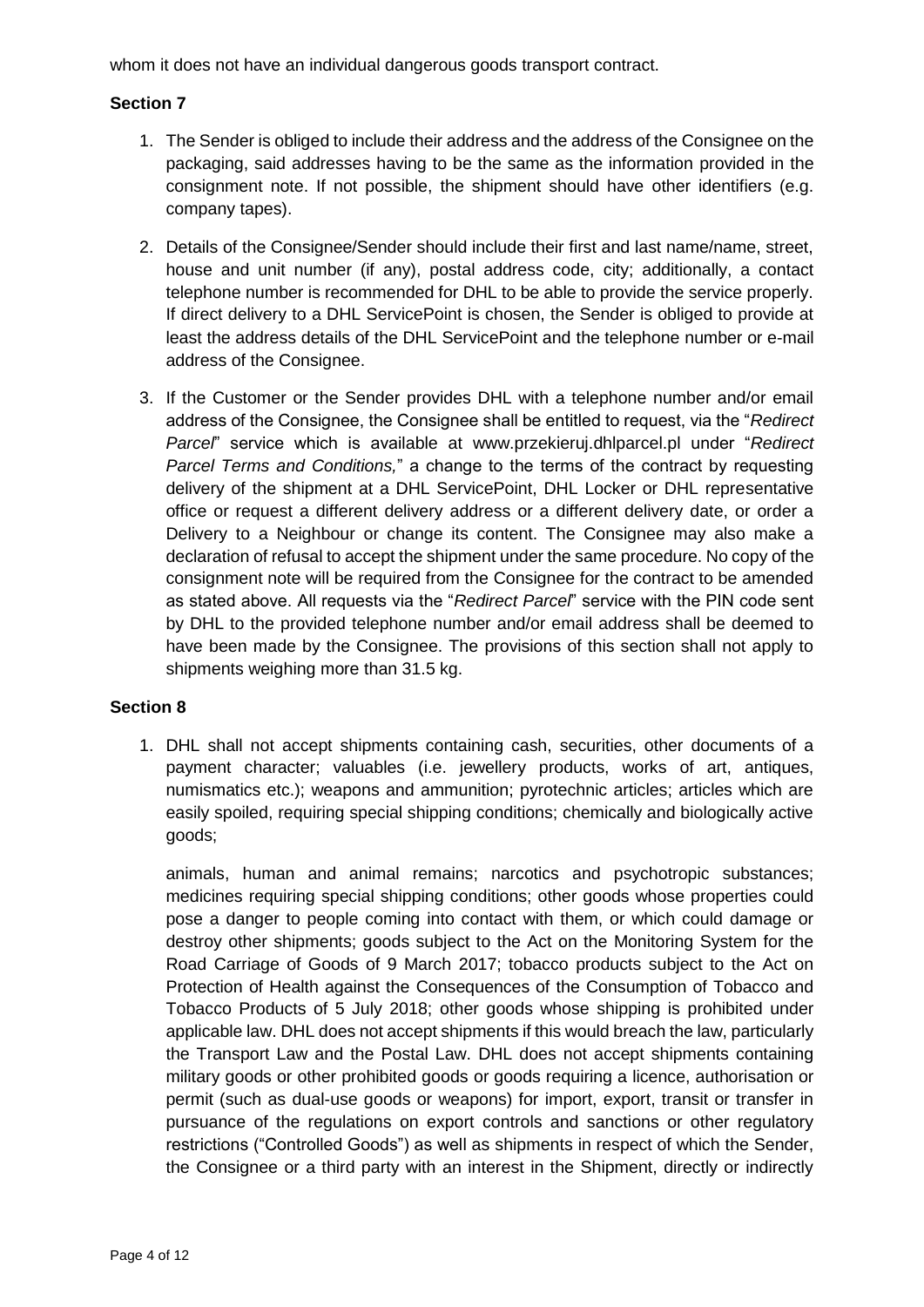involved in the shipment or transaction is a natural or legal person or an entity subject to sanctions imposed by the UN, EU, USA or, as the case may be, other governments and international organisations ("Excluded Party");

2. In the event of dispatch of a shipment which DHL does not accept for transport under item 1, the Sender shall be obliged to compensate for the resultant damage (in particular environmental contamination) in full amount.

## **Section 9**

- 1. A DHL-confirmed consignment note, which can also be an electronic transfer, a computer printout or any other document containing data specified in these Terms and Conditions and the law that is used by DHL is proof of the conclusion of a contract of shipment or a contract for the provision of postal services. All items covered by one consignment note shall be considered to be one shipment.
- 2. The declared shipment value cannot exceed its usual value and, upon DHL's request, should be confirmed by appropriate documents (e.g. invoices, bills). If the shipment value has not been declared, it is assumed that the declared value is PLN 500. In the case of Postal Services, the declaration of shipment value is made solely for shipment insurance and does not affect DHL's liability which is stipulated in Section 15.
- 3. The Sender issues the consignment note according to DHL's template. By issuing the consignment note, the Sender confirms that the declared shipment data are correct and that he or she is aware of these Terms and Conditions and by doing so consents to the service price offered by DHL.
- 4. The Courier who accepts the shipment confirms DHL's acceptance of the shipment for transport and delivery by signing the consignment note.

- 1. At the option of the Customer, the services provided by DHL shall be paid for by the Sender, the Consignee or the Customer who is neither the Consignee nor the Sender. This provision does not release the Sender or the Consignee from liability as defined by applicable law.
- 2. If the Customer is neither the Sender nor the Consignee, the order must be placed in writing. The Customer may only be the payer for the service if they have a service contract with DHL together with the authorisation to pay by bank transfer.
- 3. In situations referred to in item 2 above, if cash on delivery was additionally ordered, the cash on delivery amount shall be transferred to the Customer's bank account specified in the agreement. The above may not be altered by a consignment note instruction.
- 4. Where DHL has accepted a shipment for transport (including Courier Shipments) that was unpaid or paid less than due, DHL may demand from the Sender, the Consignee or the Customer a fee or a surcharge for the service, in the amount specified in the provisions of the applicable Price List or the contract.
- 5. If the Consignee pays cash on delivery using a payment card and then files a complaint under the so-called *chargeback*, i.e. a service which is offered by the payment institution or card organisation and which allows the payer to get a refund, in particular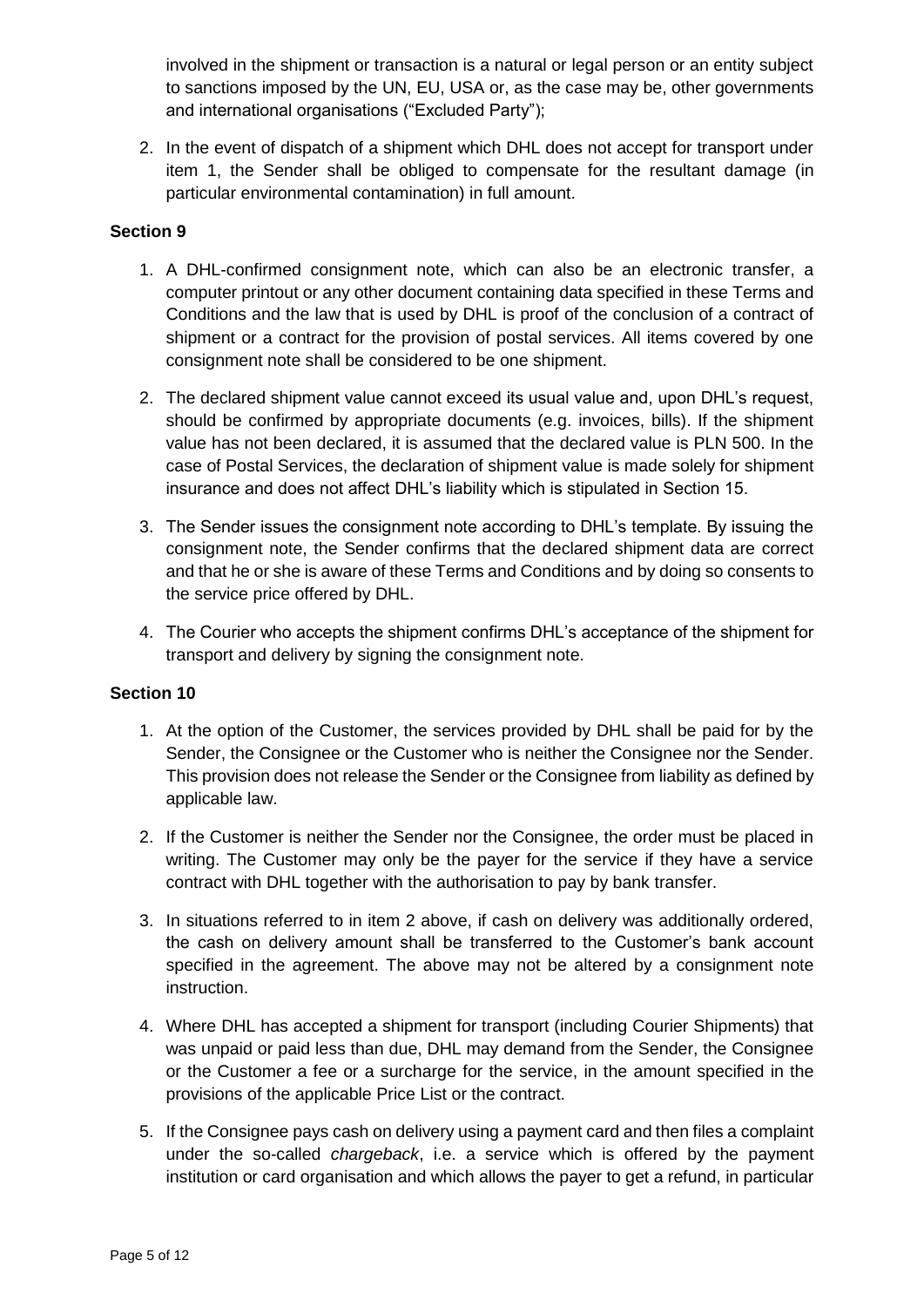for orders which are not fulfilled or fulfilled improperly, DHL may refrain from remitting the cash on delivery as instructed by the Customer until the chargeback procedure has been completed. If such a complaint is granted, DHL shall be entitled to refund to the Consignee the amount of money collected from the Consignee and if said amount was transferred as instructed by the Customer, DHL may claim a full refund.

## **Section 11**

- 1. The content of a shipment may be checked by DHL at any time from the moment of its acceptance for transportation until the moment of its delivery to the Consignee, to confirm the consistency of its actual content with the data in the consignment note, unless otherwise stated in absolutely applicable law. DHL is not obliged to check the content of the shipment. This provision does not prejudice laws providing for the possibility of opening a shipment for purposes other than that specified in the first sentence.
- 2. The inconsistencies referred to in item 1 provide grounds for DHL to refuse to accept a shipment and also to amend the general terms and conditions of the agreement.
- 3. DHL has the right to verify the fees it charged for the services provided. In particular, DHL has the right to verify the weight and dimensions of shipments. Any discrepancy between those details and the information provided by the Sender may result in changing the price for the service provided.
- 4. Subject to item 5, checking shipments for compliance with statements included in the consignment note and verifications whether the shipment contains a non-standard element may be performed by DHL employees at DHL locations without the Customer. Findings of the check are entered into the DHL's information system and provide grounds for determining the correct rate of payment as well as for demanding payment for a non-standard element if such an element is found.
- 5. The rules for opening and checking shipments sent by Consumers or Entrepreneurs referred to in Article 385(5) of the Polish Civil Code and recording their findings are specified in the provisions of the Transport Law or the Postal Law.

- 1. A courier shipment is delivered within the guaranteed timeframe as specified in the contract, Price List or Characteristics.
- 2. If the contract, Price List or Characteristics do not specify a guaranteed timeframe for the delivery of a courier shipment, it is assumed that it is 14 days.
- 3. Subject to the following provisions, deliveries shall be made to the Consignee, to an adult household member or to another person authorised to receive them at the address specified in the consignment note. If the Customer provides the Consignee's telephone number or e-mail address in the consignment note, the shipment may be received by the person who provides the PIN sent by DHL by message to said telephone number or e-mail address. If DHL commissions another postal operator with the service, the delivery will follow the delivery procedure applied by the postal operator to whom DHL has commissioned the service.
- 4. Receipt of delivery may be made in writing or electronically (also by providing the PIN). The receipt cannot be challenged on the sole basis that it exists only in electronic form.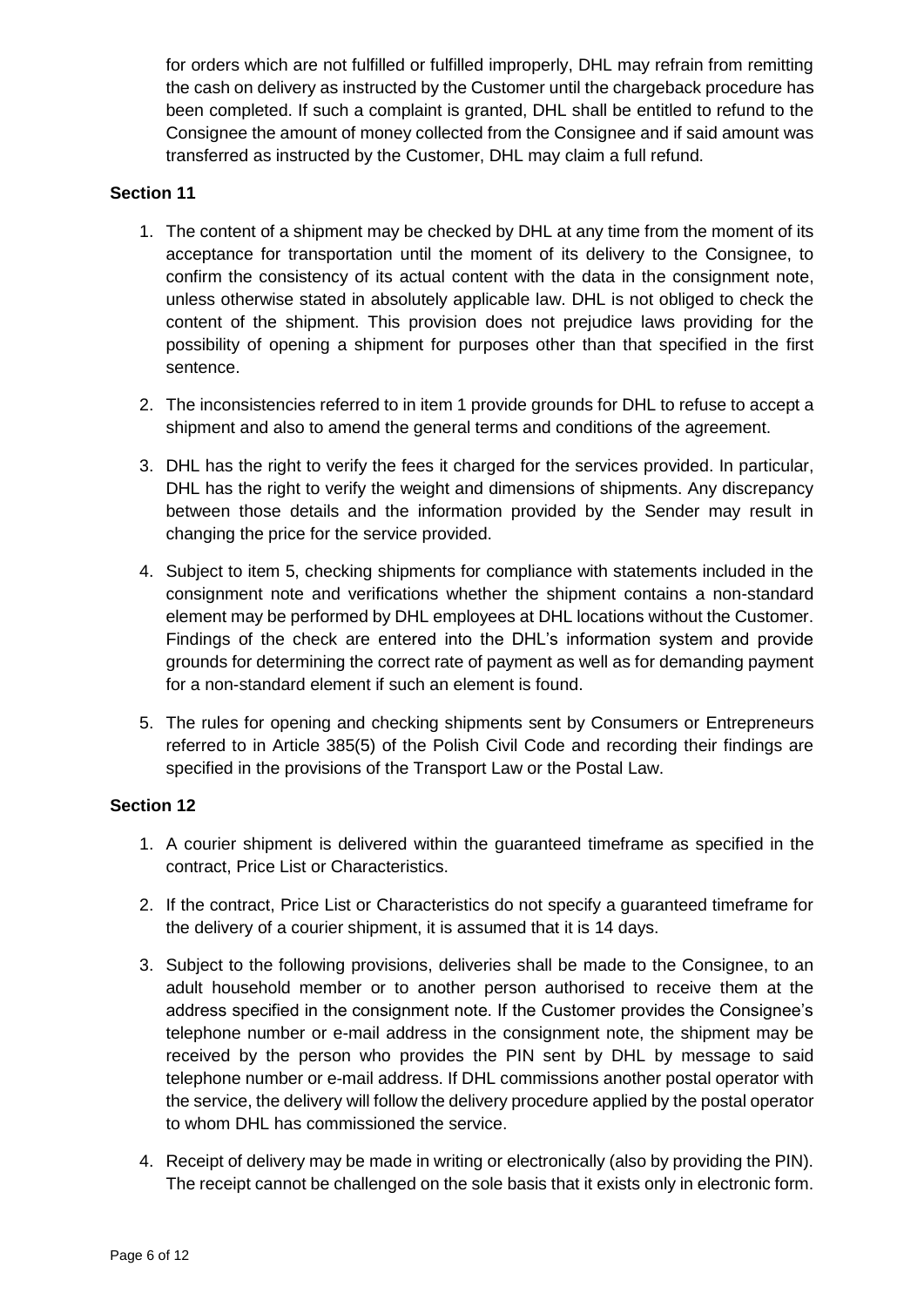- 5. When ordering the service, the Customer may request pick-up of the shipment at a DHL ServicePoint in the consignment note. In such a case, the shipment will be released to the person who provides at least the consignment note number and the PIN sent by DHL via SMS to the phone number or email address. If the shipment cannot be delivered to the DHL ServicePoint selected by the Customer, the shipment will be delivered to another DHL ServicePoint which is in close vicinity of the originally selected DHL ServicePoint. If the shipment is not picked up within seven calendar days from the date of delivery to the DHL ServicePoint, the shipment is returned to the Sender. The provisions of items 8 and 10 and the provisions of Section 13 shall not apply. The provisions of this item apply only to (a) shipments other than postal shipments; (b) Customers who are entitled to a special Price List or the Price List for DHL Parcel-Business services under a separate contract. If it is not possible to deliver the shipment to a DHL ServicePoint, the delivery will be made according to the principles stipulated in item 3.
- 6. When ordering the service, the Customer may request pick-up of the shipment at a DHL Locker in the consignment note. In such a case, the shipment will be released to the person who provides the phone number specified by the Customer in the consignment note and the eight-digit PIN sent by DHL via SMS to that phone number. If the shipment is not picked-up within seven calendar days from the date of delivery to the DHL Locker, the shipment is returned to the Sender. The provisions of items 8, 9 and 10 and the provisions of Section 13 shall not apply. The provisions of this item apply only to (a) shipments other than postal shipments; (b) Customers who are entitled to a special Price List under a separate contract. If it is not possible to deliver the shipment to a DHL Locker, the delivery will be made according to the principles stipulated in item 3.
- 7. When ordering the service, the Customer may request pick-up of the shipment at a DHL representative office (the so-called "Consignee Pick-up") in the consignment note.
- 8. Subject to the following item, if the Consignee is absent, the Courier will leave an attempted delivery notice with the date of the next delivery attempt, specifying where the Consignee can collect the shipment in person if the date provided by the Courier does not suit the Consignee. If Delivery to a Neighbour has been ordered, no attempted delivery notice shall be left for the alternate consignee named as part of the service.
- 9. In the case of shipments that qualify under the Price List or the Characteristics to be delivered at a DHL ServicePoint, with respect to which DHL has been given the Consignee's telephone number or e-mail address and the Consignee is not obliged to pay DHL any transportation fees on the shipment, the Courier will leave an attempted delivery notice stating that the shipment has been redirected to a DHL ServicePoint. The Consignee will receive an SMS or e-mail with the address of the DHL ServicePoint.
- 10. The storage period of an advised shipment in a DHL representative office is 7 calendar days, counting from the second attempt of delivery. After the expiry of the above-mentioned period, DHL returns the shipment to the Sender. If the delivery date is changed via "*Redirect Parcel*," the advised shipment storage period may be shortened; in any case, failure to collect the shipment by the tenth day from the day of dispatch will result in its return to the Sender after that date.
- 11. The shipment is also returned if the Consignee refuses to accept the shipment or if the Consignee's address is incorrect.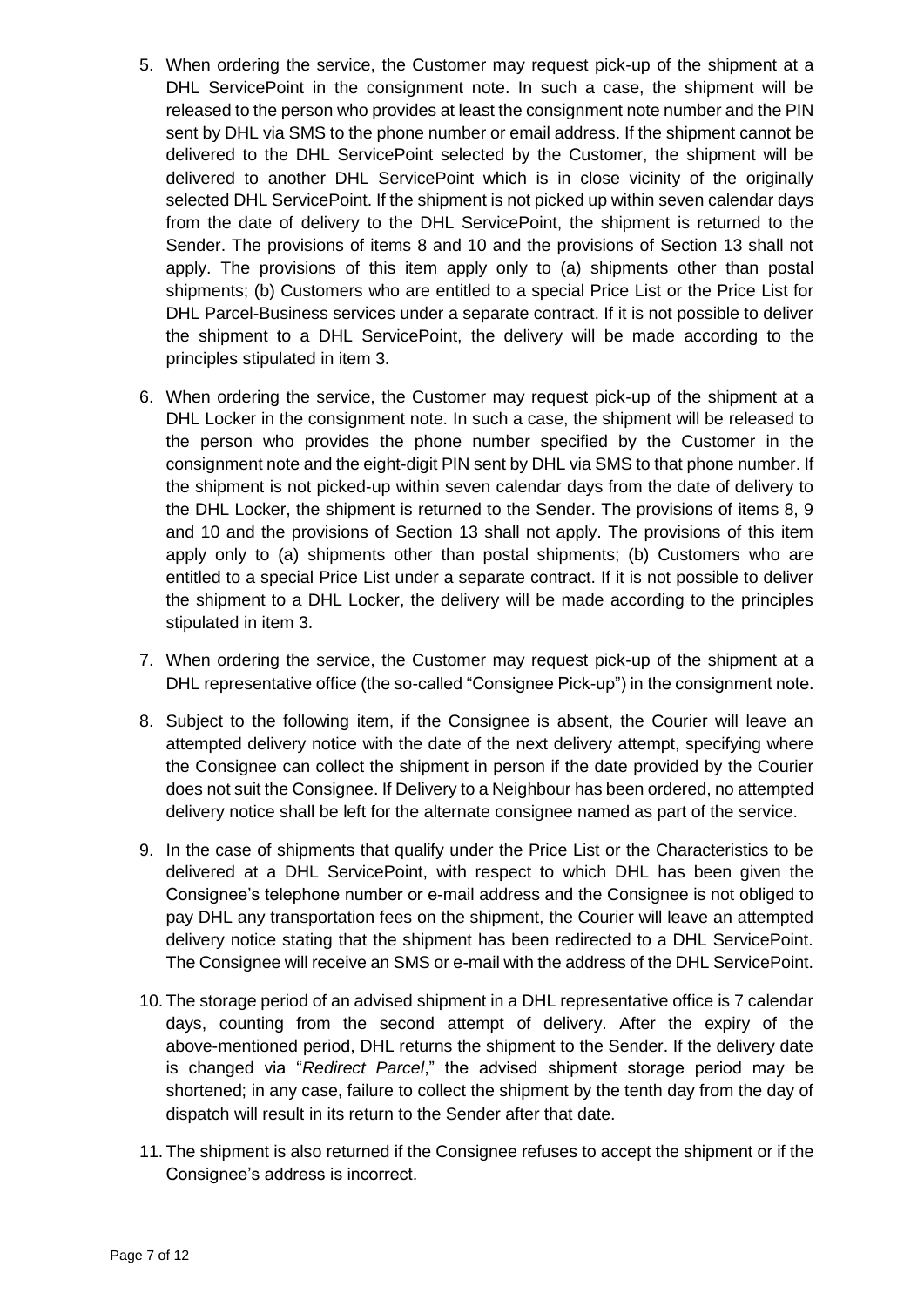- 12. If the Consignee is obliged to pay for the services provided by DHL and the shipment has been returned to the Sender, the service is paid for by the Sender.
- 13. DHL reserves the right to charge a fee for returning an undelivered shipment to the Sender.

## **Section 13**

- 1. Delivery shall be confirmed by the Consignee or an authorised person with a handwritten and legible signature or the PIN, thus confirming that the service has been correctly rendered. If the Consignee is a legal person or an organisational unit without legal personality, delivery shall be confirmed by a person authorised to receive the shipment.
- 2. All complaints concerning the service or the condition of the shipment should be entered by the Consignee at the time of receipt on DHL's proof of delivery.
- 3. The Consignee cannot open the shipment before signing for delivery and paying the required fees.

## **Section 14**

- 1. If damage to the shipment or its defect is identified, the delivering Courier shall immediately draft a damage report.
- 2. The damage report may also be requested by the Consignee upon finding that the shipment is damaged. The report shall be drafted in the presence of a DHL representative. The report shall be signed by the Consignee and the DHL representative.
- 3. Claims regarding the improper performance of the service expire as a result of acceptance of the shipment without reservations unless the entitled person identifies defects or damage which are not visible from the outside after the acceptance of the shipment and notifies DHL of the fact no later than within 7 days, proving that the damage occurred in the period between the acceptance of the shipment by DHL and its delivery to the addressee.

- 1. DHL's liability towards Consumers and **Entrepreneurs referred to in Article 385(5) of the Polish Civil Code** due to failure to perform or inappropriate performance of Shipment Services is governed by the Transport Law.
- 2. DHL's liability towards persons other than Consumers and **Entrepreneurs referred to in Article 385(5) of the Polish Civil Code** due to failure to perform or inappropriate performance of Shipment Services is governed by the Transport Law, subject to the following provisions:
	- 1) DHL's liability for loss of, or damage to, a shipment is limited to the lowest of the following amounts:
		- declared shipment value,
		- actual normal shipment value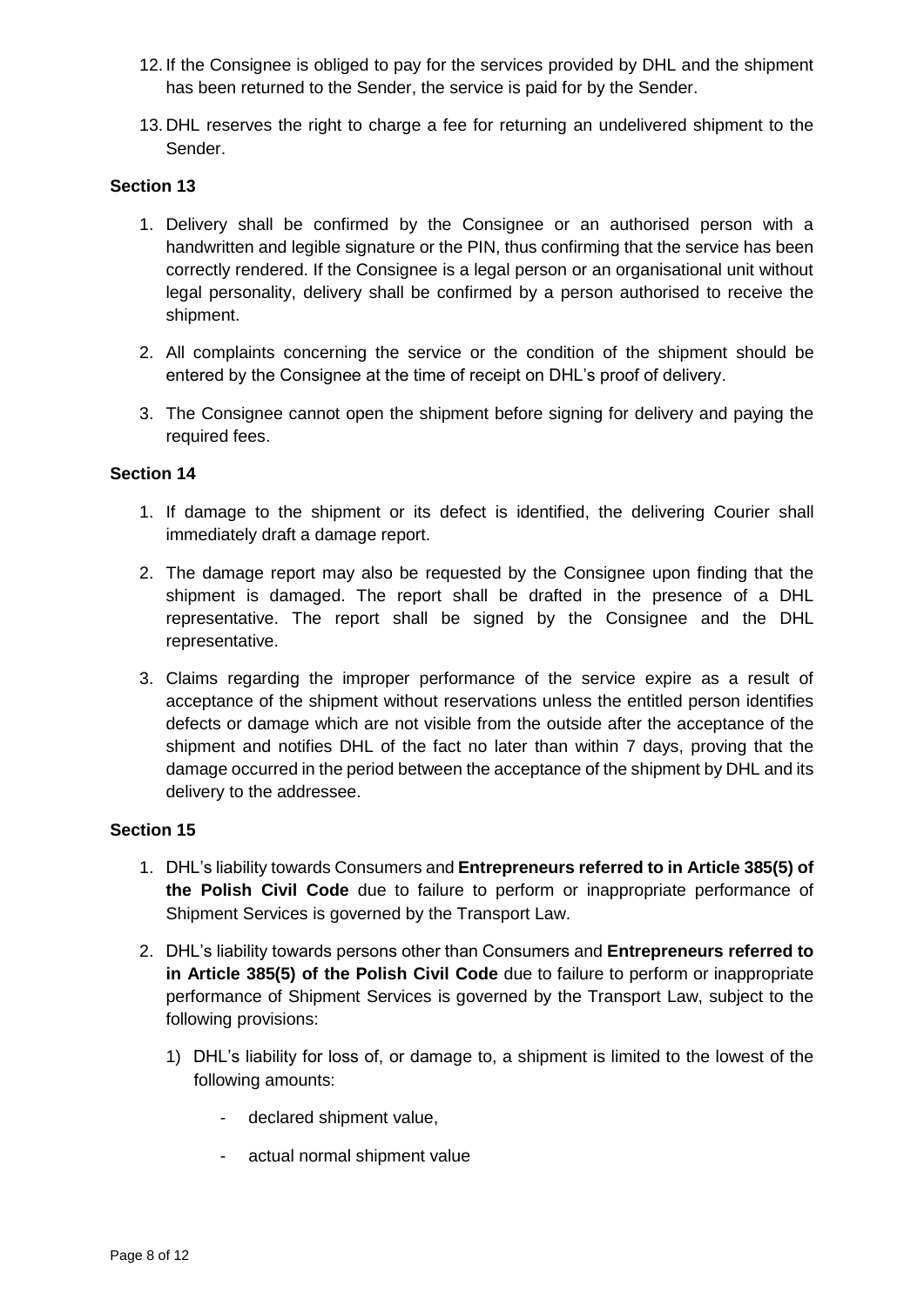- PLN 500.
- 2) DHL shall be liable for damage caused by delayed delivery. For *DHL PARCEL PREMIUM, DHL PARCEL 9* and *DHL PARCEL 12* services, the payer for the service is entitled to compensation of 100% of the basic fee. For other transport services, the compensation shall be up to 50% of the basic transport fee according to the Price List applicable on the date of dispatch or contract with DHL if the delay exceeds one day.
- 3. Subject to the provisions of these Terms and Conditions, where DHL provides Postal Services, DHL shall be liable for non-performance or improper performance of such Services in accordance with and within the limits of the Postal Law, i.e.:
	- 1) For loss, defect or damage to a postal shipment not being an shipment with correspondence – in an amount not exceeding the normal value of the lost or damaged items
	- 2) For the loss of shipment with correspondence in the amount of ten times the fee for the service, however no less than fifty times the fee for the treatment of the shipment with correspondence as registered mail as set out in the price list for universal services.
	- 3) For a delay in the delivery of a postal shipment relative to the guaranteed delivery date –in the amount not exceeding twice the fee for the service.

However, if the non-performance or improper performance of the Postal Service is a consequence of a tort, intentional fault or gross negligence by DHL, the above-mentioned compensation caps shall not apply; in such a situation DHL's liability is defined by the provisions of the Civil Code.

- 4. A Postal Service shall be deemed to have been improperly performed if the delivery was delayed or a defect or damage to the shipment was identified. A Postal Service shall be deemed not to have been performed in the event of the loss of the shipment. A shipment shall be deemed lost if it has not arrived at its destination specified in the consignment note within 30 days from the scheduled delivery date. In the event of non-performance of a Postal Service, irrespective of the payable compensation, DHL shall reimburse in full the fees charged for the Postal Service.
- 5. DHL shall not be liable for non-performance or improper performance of the Postal Service if it is due to
	- 1) force majeure;
	- 2) reasons attributable to the Sender or the Consignee which have not been caused by DHL's fault;
	- 3) violation of the law or these Terms and Conditions by the Sender or the Consignee;
	- 4) properties of the shipment.
- 6. For the avoidance of doubt, these Terms and Conditions do not establish a more favourable level of liability or compensation than that provided for in the Postal Law.
- 7. Safe for liability towards Consumers or Entrepreneurs referred to in Article 385(5) of the Polish Civil Code, DHL's liability is limited as follows: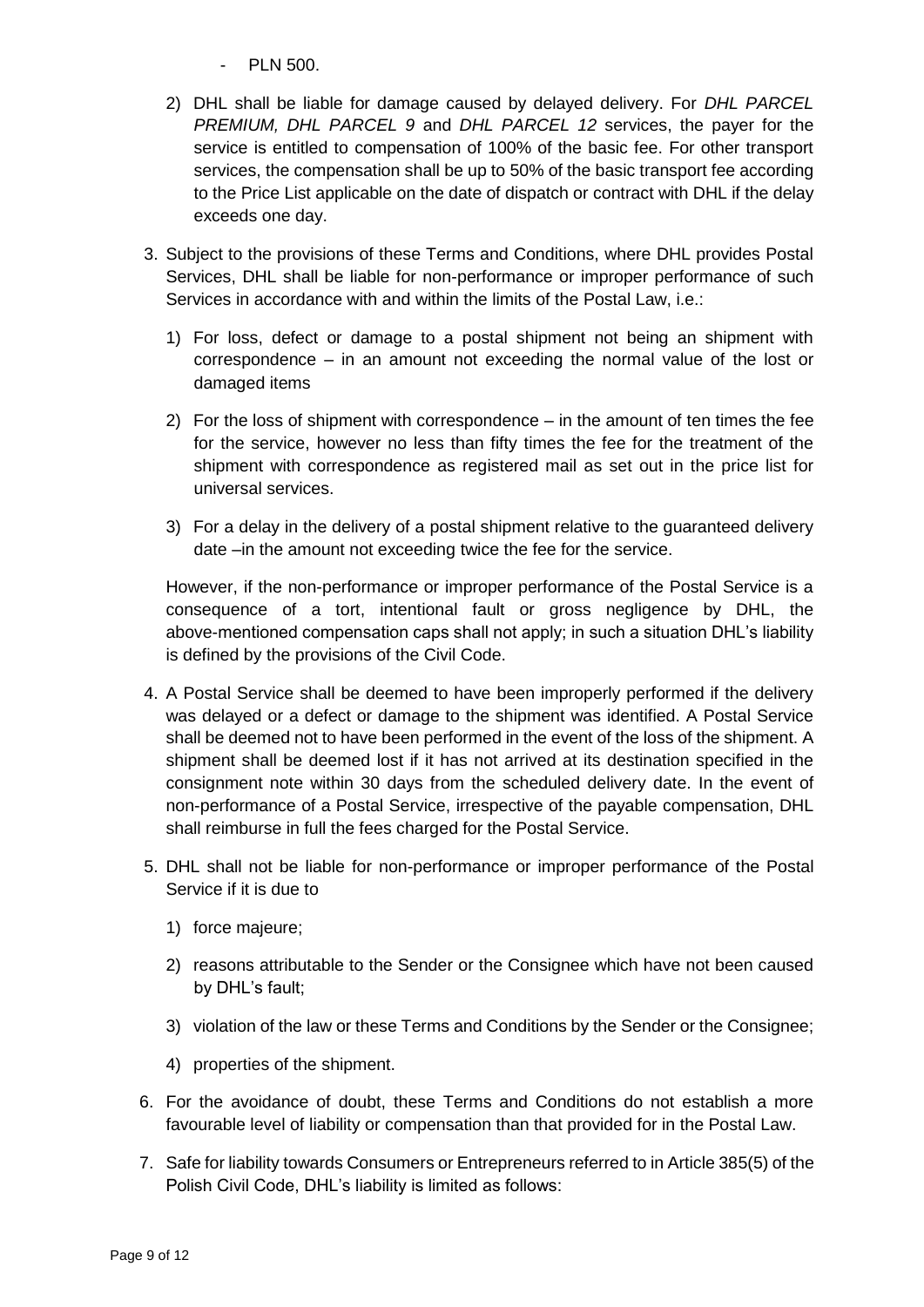- 1) for damage caused by failure to provide or improper provision of additional services up to an amount equivalent to 100% of the additional fee paid for the service in question,
- 2) for causes other than those specified in point 1) and other than damage, loss or defect in the shipment or delay in delivery – up to the amount of the loss, however, the compensation cannot exceed the basic fee or PLN 500 whichever is lower.
- 8. Unless otherwise stipulated by mandatory law, DHL shall not be liable for:
	- 1) loss, defect or damage to a shipment containing shipments excluded from carriage under the law or these Terms and Conditions;
	- 2) entries in customer documents that are returned to the Sender under the *Document Return* service;
	- 3) benefits lost by the Sender, the Consignee, the Customer or other persons as a result of non-performance or improper performance of the service.

## Section 16

- 1. DHL recommends taking out insurance of the shipment and offers covering the shipment with insurance whose cost is borne by the payer for the service, according to the applicable Price List.
- 2. The main provisions of the insurance contract concluded on third-party account between DHL and the Insurer shall be made available upon request.
- 3. If the Sender orders cash on delivery (COD), the Sender is obliged to take out insurance for the shipment on the rules offered by DHL. If the shipment is not insured, DHL will not collect cash on delivery (COD).

- 1. The complaint procedure starts with the submission of a complaint by an entitled person.
- 2. With regard to complaints concerning Postal Services, the following provisions shall apply:
	- 1) Complaints can be filed at any DHL location. Complaints can be filed electronically in writing to the addresses specified at [http://www.dhlparcel.com.pl,](http://www.dhlparcel.com.pl/) alternatively, an oral complaint can be recorded.
	- 2) The following entities are entitled to file complaints:
		- a) The Sender or
		- b) The Consignee if the Sender waives their right to pursue claims or the shipment is delivered to the Consignee.
	- 3) A complaint can be filed
		- a) in connection with loss of or damage to a postal shipment other than a shipment with correspondence: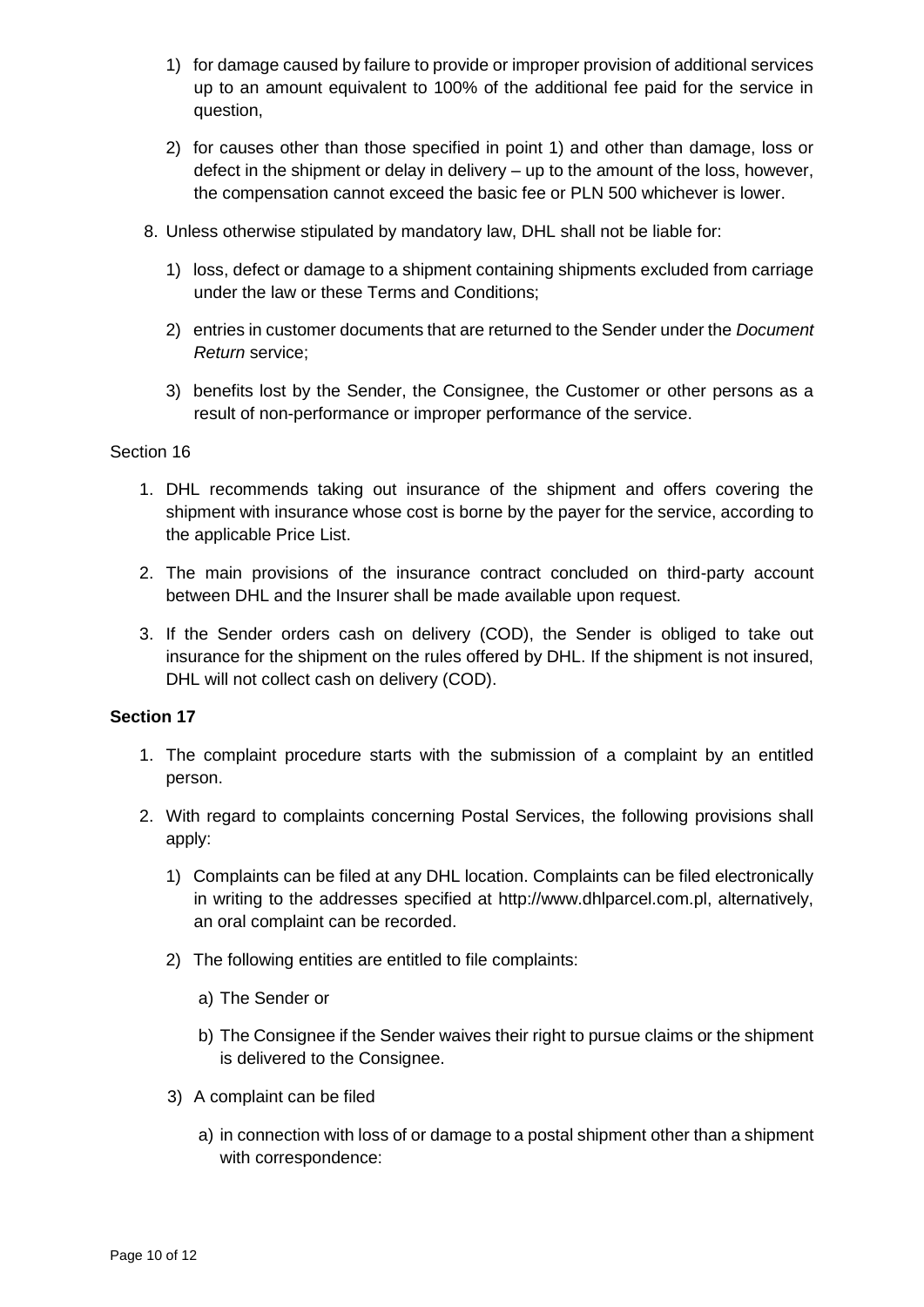- directly upon accepting a damaged or defective shipment if a damage report was drawn up upon the acceptance of the shipment,
- after the acceptance of the shipment if a written declaration of defect or damage to the shipment was made immediately upon the acceptance of the shipment or a damage report was drawn up,
- within 7 days from the date of the acceptance of the shipment in the case of damage and defects that cannot be seen from the outside and were identified after the acceptance of the shipment;
- b) in connection with a loss of shipment on the day following the expiry of the delivery date specified in Section 15.4;
- c) in connection with a delay in the delivery of the shipment relative to the guaranteed delivery date – upon the expiry of that date.

However, in no case may a complaint be filed more than 12 months after the date of dispatch of the shipment.

- 4) If the complaint is dismissed, the entitled person may lodge an appeal within 14 days of the date of delivery of the reply to the complaint.
- 5) DHL shall process the complaint and the appeal within no more than 30 days after receipt.
- 6) If the complaint is accepted, the compensation shall be paid within 14 days to the entitled person's bank account or, if impossible, by postal order.
- 3. The detailed procedure for the submission and handling of complaints (including the content of the complaint and the required documents) is governed by
	- 1) for Shipping Services: Regulation of the Minister of Transport and Construction of 24 February 2006 on the determination of the condition of shipments and the complaint procedure (Journal of Laws of 2006 No. 38, item 266);
	- 2) for Postal Services: Regulation of the Minister of Administration and Digitisation on postal service complaints of 26 November 2013 (Journal of Laws of 2013, item 1468).

# **Section 18**

- 1. The Senders, Consignees or Customers who are not Consumers or Entrepreneurs referred to in Article 385(5) **of the Polish Civil Code** are not entitled to set off their claims against any past, current or future liabilities to DHL.
- 2. The Sender, Consignee or Customer who is not a Consumer or Entrepreneur referred to in Article 385(5) **of the Polish Civil Code** may not transfer their receivables from DHL to any third party without DHL's written consent.

## **Section 19**

1. DHL Parcel Polska Sp. z o.o. having its registered office in Warsaw at ul. Osmańska 2, 02-823 Warsaw (hereinafter: "DHL Parcel") is the controller of personal data of natural persons who order services covered by these Terms and Conditions. The Data